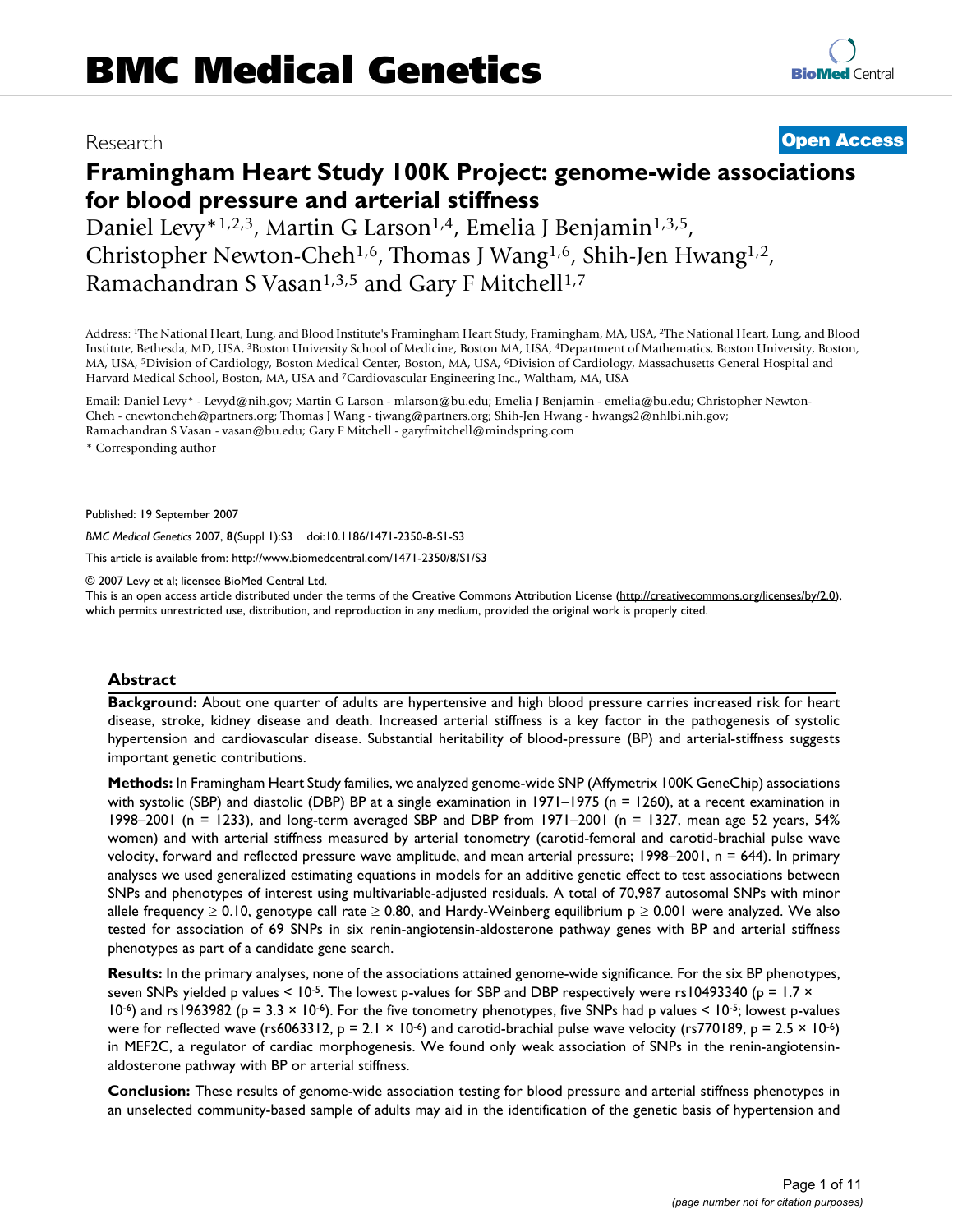arterial disease, help identify high risk individuals, and guide novel therapies for hypertension. Additional studies are needed to replicate any associations identified in these analyses.

## **Background**

Hypertension affects about one quarter of adults in industrialized countries [1] and carries a substantial burden of risk for cardiovascular disease (CVD), kidney disease, and death [2]. Increased arterial stiffness is a key factor in the pathogenesis of hypertension in older people and it contributes to the development of hypertensive target organ damage, CVD, and death [3-5]. Substantial heritability of blood pressure [6] and arterial stiffness [7]), as measured by arterial tonometry, points to genetic contributions to these cardiovascular phenotypes.

The search for genetic variants contributing to hypertension and arterial stiffness has focused on complementary approaches: linkage applied to rare Mendelian blood pressure disorders and to large family-based studies to identify positional candidate genes, and the study of biologically plausible candidate genes selected by virtue of their role in blood pressure regulation or vascular properties. A great deal is known about mutations responsible for Mendelian blood pressure disorders [8], but neither these rare variants nor more common variants in these genes account for substantial blood pressure variation in the general population. Similarly, although numerous linkage [9] and candidate gene association studies [10] have been conducted, there is a paucity of evidence that common genetic variation contributes to alterations in blood pressure or arterial stiffness in the general population.

Genome-wide association offers the opportunity to conduct analysis of common genetic variants unconstrained by prior knowledge of biological pathways in relation to phenotypes of interest. This approach succeeded in identifying the association of complement factor H with agerelated macular degeneration [11]. The Framingham Heart Study, which enrolled participants without regard to phenotype status, provides a setting for a genome-wide association study in a community-based sample in which selection bias is inherently low. In addition, because of the familial structure of the study, it also provides an opportunity to use genome-wide SNP data for family based association testing (FBAT) and linkage analyses.

In this report we provide results of a genome-wide association study of blood pressure and arterial stiffness, including results of generalized estimating equation (GEE) association testing, FBAT, and linkage, as well as a summary of associations of these phenotypes with candidate genes in the renin-angiotensin-aldosterone pathways.

#### **Methods** *Study sample*

The Framingham Heart Study began in 1948 when 5209 men and women from Framingham, Mass, who were between 28 and 62 years of age were recruited to participate in an observational study [12]. Subjects underwent a medical history, physician-administered physical examination including blood pressure measurement, laboratory tests, and electrocardiography. Examinations have been repeated every 2 years. In 1971, 5124 offspring and spouses of offspring of original participants were recruited into the Framingham Offspring Cohort [13]. The offspring cohort was reexamined approximately every 4 years, except for an 8 year interval between their initial and second visit. All subjects gave written informed consent before each clinic visit, and the examination protocol was approved by the Institutional Review Board at Boston Medical Center (Boston, Mass).

## *Blood pressure phenotypes*

At each clinic visit, the examining physician measured the systolic and diastolic BP in the left arm using a mercury column sphygmomanometer. BP was measured twice at each visit, with the exception of the first Offspring Cohort clinic visit, when it was measured once in about half the participants. Systolic and diastolic pressures were determined by the first and fifth Korotkoff sounds, respectively, and the two BP measurements were averaged to derive the systolic and diastolic pressures for that examination.

Examination cycles for the two cohorts were overlaid temporally as follows [offspring cohort/original cohort (earliest - latest year)]: examination 1/examination 12 (1971– 1975), examination 2/examination 16 (1979–1983), examination 3/examination 18 (1983–1987), examination 4/examination 20 (1986–1991), examination 5/ examination 22 (1990–1995), examination 6/examination 24 (1995–1998) and examination 7/examination 26 (1998–2001). Referring to offspring cycle numbers, the six BP phenotypes analyzed for this investigation were residuals for SBP and DBP at Examination 1, at Examination 7, and average of residuals from available Examinations 1 to 7. BP was imputed for treated observations as previously described [6]. No adjustment was made for untreated observations, which constituted the vast majority of BP values. Systolic and diastolic BP phenotypes were analyzed independently. Residuals were obtained from cohort- and examination-specific regression models accounting for sex, age and BMI; for DBP, age-squared was added. For inclusion in long-term BP analyses, each par-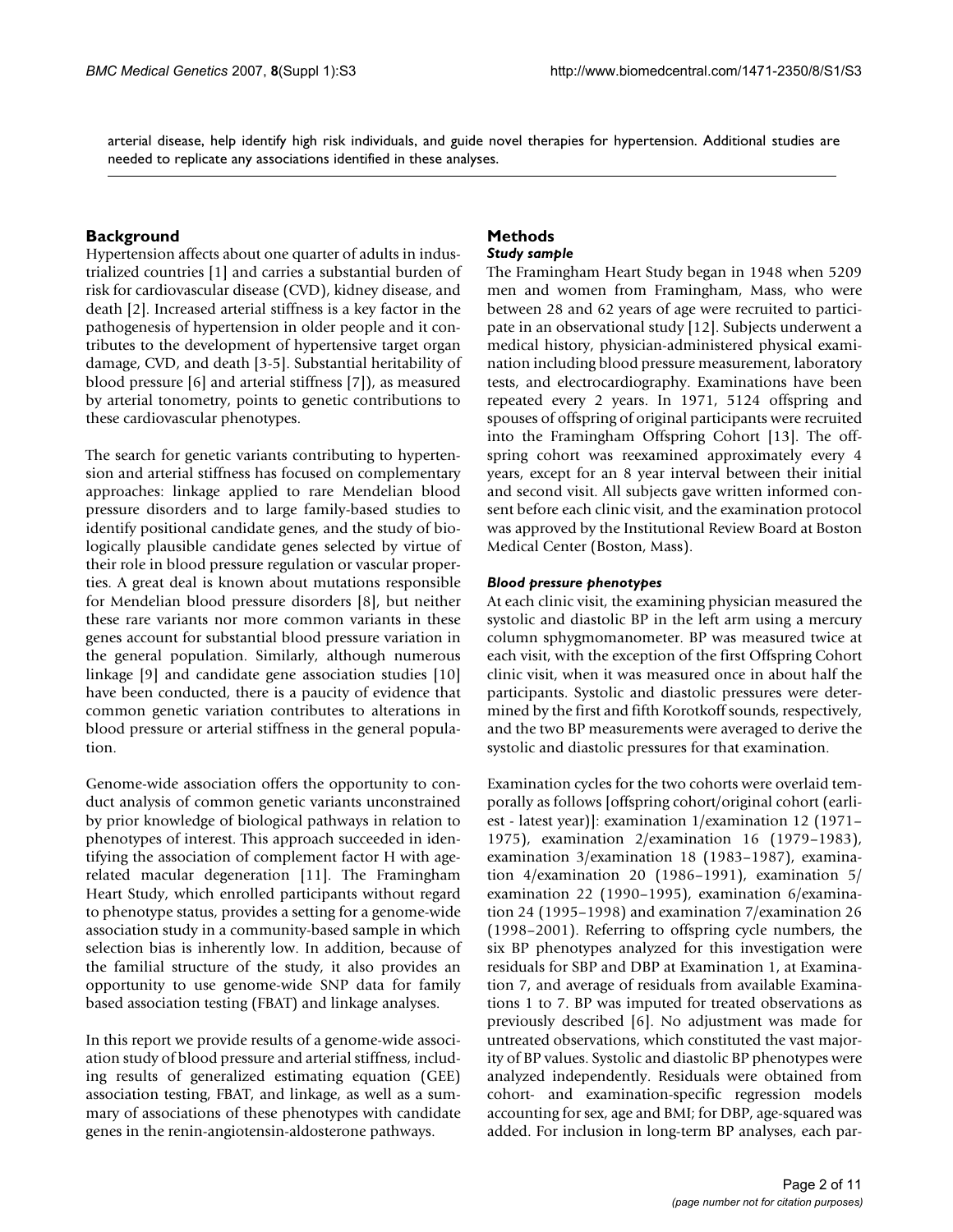ticipant had to have BP measured on at least three examinations over a period of 12 years or more.

## *Arterial stiffness phenotypes*

Arterial tonometry for assessment of arterial stiffness was conducted on Offspring Cohort participants attending their 7th clinic examination. Five primary tonometry phenotypes were analyzed: carotid-femoral and carotid-brachial pulse wave velocity, forward and reflected pressure wave amplitude, and mean arterial pressure. Tonometry was performed in the supine position after 5 minutes of rest. Arterial tonometry with simultaneous ECG recording was obtained from brachial, radial, femoral and carotid arteries using a commercially available tonometer (SPT-301, Millar Instruments, Houston, TX). Carotid-brachial, carotid-radial and carotid-femoral PWV were calculated as previously described [14]. Mean arterial pressure was calculated from the planimetered brachial arterial tracing after calibration to the brachial blood pressure, which was obtained by an oscillometric device. Forward pressure wave amplitude was defined as the difference between pressure at the waveform foot and pressure at the first systolic inflection point or peak of the carotid pressure waveform; reflected pressure wave amplitude was defined as the difference between the central systolic pressure and the pressure at the forward wave peak. Sex-specific regressions were conducted for each tonometry phenotype with the following covariates: age, age2, height, weight, to generate sex-specific residuals.

## *Genotyping methods*

Details of the genotyping methods are available in the Executive Summary [15]. Briefly, 112990 autosomal SNPs on the Affymetrix 100K chip were genotyped in the Boston University School of Medicine Genetics Laboratory on the Framingham Heart Study family plate set. SNPs were excluded for the following reasons: minor allele frequency <10% (n = 38062); call rate <80% (n = 2346); Hardy Weinberg equilibrium p value  $< 0.001$  (n = 1595), leaving 70,987 SNPs available for analysis.

## *Statistical methods*

Standardized multivariable-adjusted blood pressure and tonometry residuals were generated as described above. Table 1 lists the covariates used for each phenotype. As described in the Executive Summary [15], we conducted association testing using family based association testing (FBAT), and generalized estimating equations (GEE) applied to the additive genetic effects model. In secondary analyses that used the GEE general genetic effects model, which is more sensitive to recessive genetic effects, to be more conservative, we limited analyses to two phenotypes: long-term SBP and long-term DBP, and we limited eligible SNPs to those with a minor allele frequency >= 0.20 and Hardy-Weinberg equilibrium p value >= 0.05.

The software package Merlin [16] was used to compute exact identity by descent linkage probabilities for allele sharing, and linkage analysis by variance component method was carried out SOLAR using 11,200 SNPs and STRs. Heritability was estimated using variance-components methods (SOLAR). For BP, 2155 study participants were used for examination 1 SBP and DBP, 1479 for examination 7, and 2009 for long-term average; 770 individuals were used in heritability analysis of arterial stiffness phenotypes.

## *Candidate gene analyses*

GEE and FBAT additive genetic effect models were run for SNPs in or near 6 genes in the renin-angiotensin-aldosterone pathways. These genes were selected a priori because of a substantial body of literature implicating them in hypertension and altered vascular properties. All SNPs from 200 Kb proximal to the start and extending to 200 kb of the terminus of each gene were included in analysis providing the minor allele frequency was >= 0.1, the genotype call rate was 0.8, and the Hardy-Weinberg equilibrium p value was  $> = 0.001$ .

## **Results**

The six primary BP phenotypes were examination 1 SBP and DBP ( $n = 1260$ ), examination 7 SBP and DBP ( $n =$ 1233), and long-term averaged SBP and DBP (n = 1327). The five primary arterial stiffness phenotypes were carotid-femoral and carotid-brachial pulse wave velocity, forward and reflected pressure wave amplitude, and mean arterial pressure ( $n = 644$ ). The study sample available for BP phenotypes included up to 1327 individuals (mean age 52 years, 54% women for the long-term SBP and DBP phenotypes). The complete list of blood pressure and arterial stiffness phenotypes analyzed and the covariates used in generating sex-specific standardized residuals for each phenotype are listed in Table 1. Full disclosure of all GEE and FBAT associations for the traits listed in Table 1 can be found at the National Center for Biotechnology Information dbGaP website: [http://web.ncbi.nlm.nih.gov/](http://web.ncbi.nlm.nih.gov/projects/gap/framingham/cgi-bin/study.cgi?id=phs000007) [projects/gap/framingham/cgi-bin/](http://web.ncbi.nlm.nih.gov/projects/gap/framingham/cgi-bin/study.cgi?id=phs000007) [study.cgi?id=phs000007](http://web.ncbi.nlm.nih.gov/projects/gap/framingham/cgi-bin/study.cgi?id=phs000007).

Results of primary GEE models for an additive genetic effect for DBP, SBP, and arterial stiffness phenotypes are presented in Table 2a. None of the association results attained genome-wide significance. The lowest p values for DBP, SBP, and arterial stiffness phenotypes, respectively, were rs1963982 (p =  $3.31 \times 10^{-6}$ ), rs10493340 (p =  $1.7 \times 10^{-6}$ ), and rs6063312 (p = 2.1  $\times$  10<sup>-6</sup> for reflected wave amplitude). For the same three phenotype groups the number of associations with p values  $< 10^{-5}$  were 6, 1, and 5, respectively.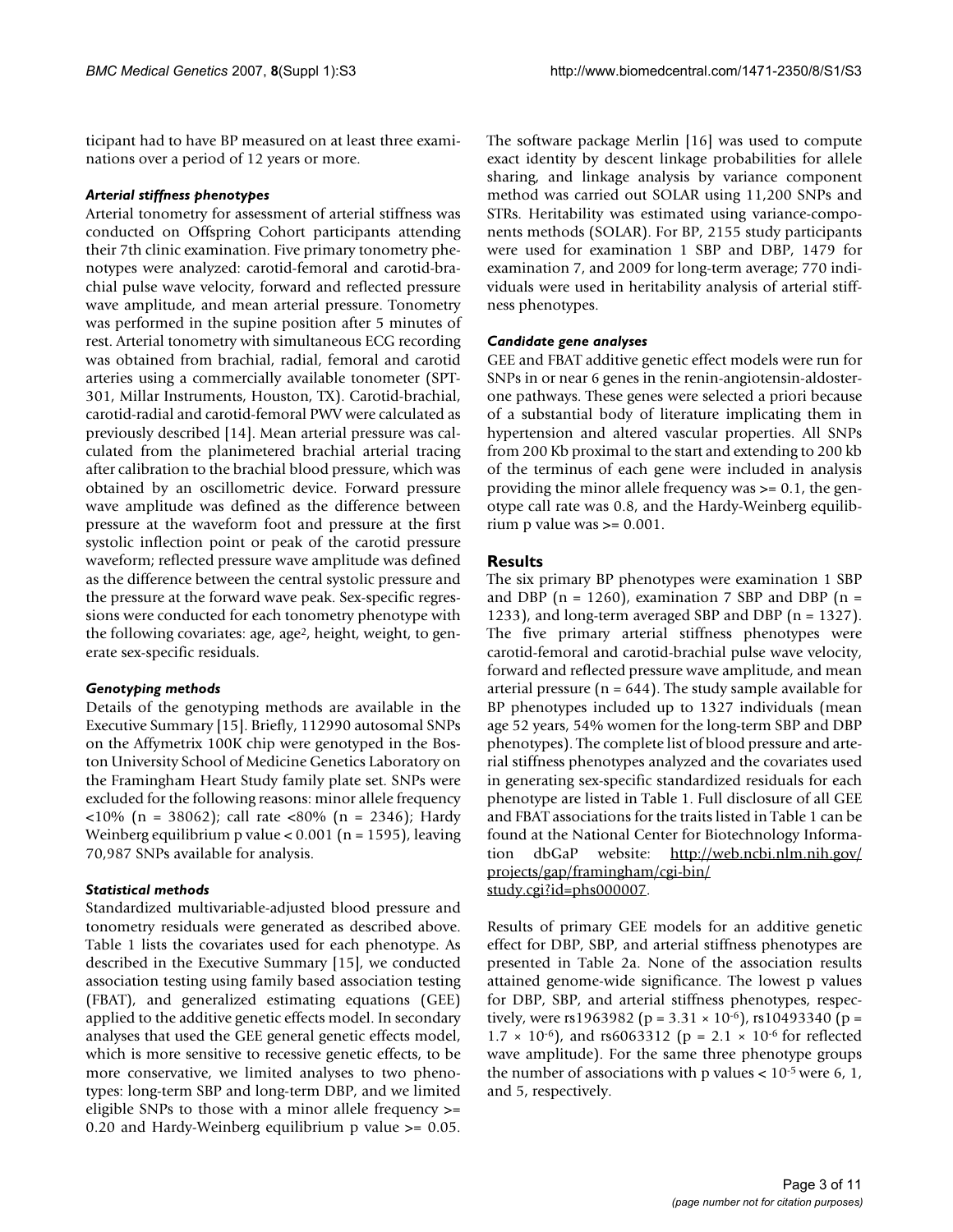## **Table 1: Phenotype List**

|                         |                  |                   | Exam cycle/s                             |                            |                                 |
|-------------------------|------------------|-------------------|------------------------------------------|----------------------------|---------------------------------|
|                         | $N^*$            | Offspring         | Cohort                                   | Adjustment                 | Covariates                      |
|                         |                  |                   | <b>Primary Phenotypes</b>                |                            |                                 |
|                         |                  |                   | <b>Blood Pressure</b>                    |                            |                                 |
| SBP <sub>I</sub>        | $\mathbf{2}$     | J.                | 12                                       | Age and sex, multivariable | Cohort, sex, age, BMI           |
| SBP <sub>7</sub>        | $\overline{2}$   | $\overline{7}$    | 26                                       | Age and sex, multivariable | Cohort, sex, age, BMI           |
| SBP $I - 7$             | $\overline{2}$   | Mean of exams 1-7 | Mean of exams 12, 16, 18, 20, 22, 24, 26 | Age and sex, multivariable | Cohort, sex, age, BMI           |
| DBP I                   | $\overline{2}$   | H                 | 12                                       | Age and sex, multivariable | Cohort, sex, age, BMI           |
| DBP <sub>7</sub>        | $\overline{2}$   | $\overline{7}$    | 26                                       | Age and sex, multivariable | Cohort, sex, age, BMI           |
| $DBP$ $I - 7$           | $\overline{2}$   | Mean of exams 1-7 | Mean of exams 12, 16, 18, 20, 22, 24, 26 | Age and sex, multivariable | Cohort, sex, age, BMI           |
|                         |                  |                   | Tonometry                                |                            |                                 |
| Carotid-femoral PWV     | $\overline{2}$   | $\overline{7}$    | Not included                             | Age and sex, multivariable | Sex, age, age^2, height, weight |
| Carotid-brachial PWV    | $\overline{2}$   | $\overline{7}$    | Not included                             | Age and sex, multivariable | Sex, age, age^2, height, weight |
| Forward pressure wave   | $\overline{2}$   | $\overline{7}$    | Not included                             | Age and sex, multivariable | Sex, age, age^2, height, weight |
| Reflected pressure wave | $\overline{2}$   | $\overline{7}$    | Not included                             | Age and sex, multivariable | Sex, age, age^2, height, weight |
| Mean arterial pressure  | $\overline{2}$   | $\overline{7}$    | Not included                             | Age and sex, multivariable | Sex, age, age^2, height, weight |
|                         |                  |                   | Secondary Phenotypes^                    |                            |                                 |
|                         |                  |                   | <b>Blood Pressure</b>                    |                            |                                 |
| DBP <sub>2</sub>        | $\overline{2}$   | $\overline{2}$    | 16                                       | Age and sex, multivariable | Cohort, sex, age, BMI           |
| DBP <sub>3</sub>        | $\overline{2}$   | 3                 | 8                                        | Age and sex, multivariable | Cohort, sex, age, BMI           |
| DBP <sub>4</sub>        | $\overline{2}$   | 4                 | 20                                       | Age and sex, multivariable | Cohort, sex, age, BMI           |
| DBP <sub>5</sub>        | $\overline{2}$   | 5                 | 22                                       | Age and sex, multivariable | Cohort, sex, age, BMI           |
| DBP 6                   | $\overline{2}$   | 6                 | 24                                       | Age and sex, multivariable | Cohort, sex, age, BMI           |
| SBP <sub>2</sub>        | $\overline{2}$   | $\overline{2}$    | 16                                       | Age and sex, multivariable | Cohort, sex, age, BMI           |
| SBP <sub>3</sub>        | $\overline{2}$   | 3                 | 8                                        | Age and sex, multivariable | Cohort, sex, age, BMI           |
| SBP4                    | $\overline{2}$   | 4                 | 20                                       | Age and sex, multivariable | Cohort, sex, age, BMI           |
| SBP <sub>5</sub>        | $\overline{2}$   | 5                 | 22                                       | Age and sex, multivariable | Cohort, sex, age, BMI           |
| SBP 6                   | $\overline{2}$   | 6                 | 24                                       | Age and sex, multivariable | Cohort, sex, age, BMI           |
| PP I                    | $\overline{2}$   | ı                 | 12                                       | Age and sex, multivariable | Cohort, sex, age, BMI           |
| PP <sub>2</sub>         | $\overline{2}$   | $\overline{2}$    | 16                                       | Age and sex, multivariable | Cohort, sex, age, BMI           |
| PP <sub>3</sub>         | $\overline{2}$   | 3                 | 8                                        | Age and sex, multivariable | Cohort, sex, age, BMI           |
| PP <sub>4</sub>         | $\overline{2}$   | 4                 | 20                                       | Age and sex, multivariable | Cohort, sex, age, BMI           |
| PP <sub>5</sub>         | $\overline{2}$   | 5                 | 22                                       | Age and sex, multivariable | Cohort, sex, age, BMI           |
| PP <sub>6</sub>         | $\overline{2}$   | 6                 | 24                                       | Age and sex, multivariable | Cohort, sex, age, BMI           |
| PP <sub>7</sub>         | $\overline{2}$   | $\overline{7}$    | 26                                       | Age and sex, multivariable | Cohort, sex, age, BMI           |
| $PP$ $I - 7$            | $\overline{2}$   | Mean of exams 1-7 | Mean of exams 12, 16, 18, 20, 22, 24, 26 | Age and sex, multivariable | Cohort, sex, age, BMI           |
|                         |                  |                   | Tonometry                                |                            |                                 |
| I/CF-PWV                | $\mathbf 2$      | $\overline{7}$    | Not included                             | Age and sex, multivariable | Sex, age, age^2, height, weight |
| Al                      | $\boldsymbol{2}$ | 7                 | Not included                             | Age and sex, multivariable | Sex, age, age^2, height, weight |
| CPP                     | $\mathbf 2$      | $\overline{7}$    | Not included                             | Age and sex, multivariable | Sex, age, age^2, height, weight |
| CR-PWV                  | $\mathbf 2$      | $\overline{7}$    | Not included                             | Age and sex, multivariable | Sex, age, age^2, height, weight |
| DBP-osc                 | $\boldsymbol{2}$ | $\overline{7}$    | Not included                             | Age and sex, multivariable | Sex, age, age^2, height, weight |
| PA-I                    | $\overline{2}$   | $\overline{7}$    | Not included                             | Age and sex, multivariable | Sex, age, age^2, height, weight |
| <b>PA-2</b>             | $\mathbf 2$      | $\overline{7}$    | Not included                             | Age and sex, multivariable | Sex, age, age^2, height, weight |
| PP-osc                  | $\overline{2}$   | $\overline{7}$    | Not included                             | Age and sex, multivariable | Sex, age, age^2, height, weight |
| <b>RWTT</b>             | $\mathbf 2$      | $\overline{7}$    | Not included                             | Age and sex, multivariable | Sex, age, age^2, height, weight |
|                         | $\boldsymbol{2}$ | $\overline{7}$    | Not included                             | Age and sex, multivariable | Sex, age, age^2, height, weight |

\*n = number of phenotypes analyzed

^Association results for primary and secondary phenotypes are available on the worldwide web at: [http://web.ncbi.nlm.nih.gov/projects/gap/](http://web.ncbi.nlm.nih.gov/projects/gap/framingham/cgi-bin/study.cgi?id=phs000007) [framingham/cgi-bin/study.cgi?id=phs000007](http://web.ncbi.nlm.nih.gov/projects/gap/framingham/cgi-bin/study.cgi?id=phs000007)

AI = augmentation index; CPP = central pulse pressure; CB-PWV = carotid brachial pulse wave velocity; CF-PWV = carotid-femoral pulse wave velocity; CR-PWV = carotid-radial pulse wave velocity; DBP = diastolic blood pressure; DBP-osc = brachial DBP by oscillometric device; FW = forward wave amplitude; MAP = mean arterial pressure; PA-1 = apparent peripheral amplification; PA-2 = true peripheral amplification; PP = pulse pressure; PP-osc = brachial PP by oscillometric device; RW = reflected wave amplitude; RWTT = reflected wave transit time; SBP = systolic blood pressure; SBP-osc = brachial SBP by oscillometric device; 1/CF-PWV = inverse of CF-PWV.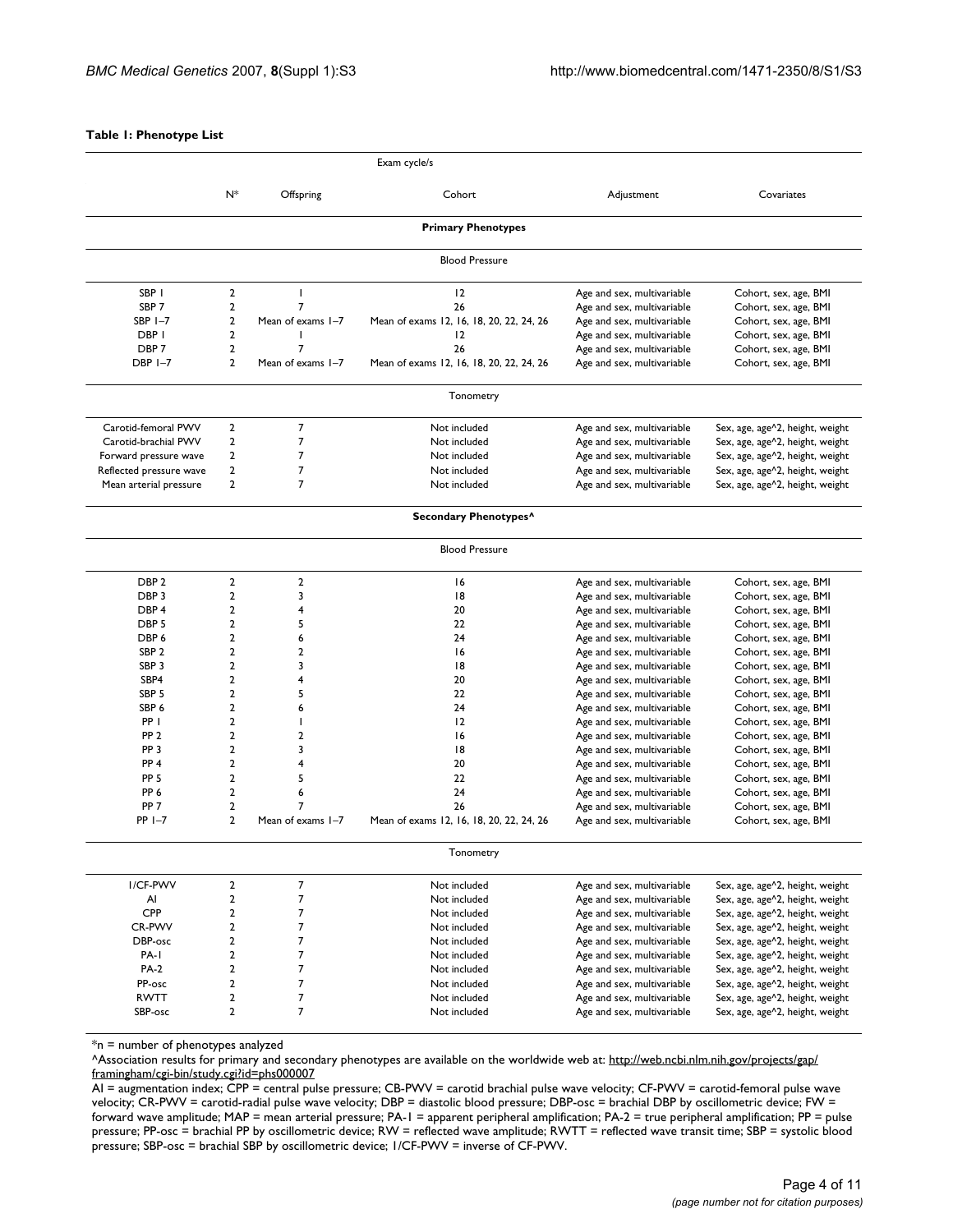FBAT models for an additive genetic effect are presented in Table 2b. Two SNPs for DBP and one for SBP yielded p values < 10-5. Of note, rs10520569 in *ADAMTSL3* was associated with DBP (4.2  $\times$  10<sup>-5</sup>) and SBP (1.4  $\times$  10<sup>-4</sup>). For arterial stiffness phenotypes there were 2 p values < 10-5, including rs792833 in *COL8A1*.

Linkage analyses (Table 2c) yielded a LOD score of 3 for long-term SBP on chromosome 15 at 100 Mb. Several tonometry linkage peaks exceeded a LOD score of 3, including a LOD of 5.0 for reflected wave (chromosome 8 at 19 Mb). Heritability estimates (Table 2d) were high for long-term average DBP ( $h^2 = 0.55$ ) and SBP ( $h^2 = 0.57$ ), and intermediate for the other BP phenotypes ( $h^2 = 0.28 -$ 0.45). Among the arterial stiffness phenotypes, heritability was high for the reflected arterial waveform  $(h^2 = 0.66)$ , low for carotid-brachial PWV ( $h^2$  = 0.02), and intermediate for the other phenotypes ( $h^2$  = 0.22–0.43). These heritability results are consistent with our prior findings [6,7].

Secondary analyses using the GEE general genetic effects model (2 degrees of freedom; more sensitive in detecting recessive effects) are presented in Table 3. The lowest p value for long-term DBP was in *CCL20* (rs7591163, p = 2.3 × 10-7) and for SBP was in *CDH13* (rs3096277, p = 9.9 × 10-8). Of note, SNPs in *CDH13*, CCL20, and *WDR69* were associated with DBP and SBP. GEE general effects models for the tonometry phenotypes identified association of mean arterial pressure with *TGFBR2* (rs3773643, p  $= 2 \times 10^{-7}$ .

Geometric means of GEE association results (additive genetic effect model) for SBP and DBP considered jointly are summarized in Table 4. The lowest p values were noted for Examination 1 BP values ( $rs10493340$ ,  $p = 1.5$ × 10-5). Geometric means of association results for the 5 tonometry phenotypes considered concurrently yielded its lowest p value (rs10518082, p = 0.002) for *DCK*.

SNPs in 6 renin-angiotensin-aldosterone pathway genes were analyzed for association with the BP and tonometry phenotypes (Table 5). A total of 69 SNPs qualified for analysis (minor allele frequency >= 0.1, Hardy Weinberg equilibrium  $p \ge 0.001$ , call rate  $\ge 0.8$ ). For the primary traits there were few associations from GEE models for an additive genetic effect with p values < 0.05 and none with  $p < 0.001$ .

## **Discussion and conclusion**

We provide results of genome-wide association study for 6 blood pressure and 5 arterial stiffness phenotypes in a carefully characterized study sample. Association analyses and linkage reveal a number of intriguing results. For the GEE model of additive genetic effects (Table 2a) there were 7 SNPs with p values < 10-5 for blood pressure and 5 for arterial stiffness phenotypes. Among the GEE additive effect model results the most likely candidate genes were MEF2C, SYNE1, and TNFSF11, which were associated with arterial stiffness. We have not yet attempted replication of our results. Follow-up genotyping of the top SBP and DBP SNPs reported in our study sample in additional Framingham participants is planned; additional replication attempts will be needed in independent samples to confirm any of the association results we report.

FBAT (Table 2b) identified association of *COL8A1* with arterial stiffness (p value  $6 \times 10^{-6}$  for rs792833). This gene codes for type VIII collagen, which is produced by aortic endothelial cells [17], suggesting a biologically plausible association.

Linkage yielded a LOD score of 3, approaching genomewide significance, for long-term SBP on chromosome 15. A meta-analysis of blood pressure and hypertension linkage studies did not identify this as a region of interest [9]. The lower LOD scores for long-term SBP on chromosome  $17 \times 67 \text{ cM}$ ) in this investigation compared with our prior findings [6] appears to be largely due to differences in phenotype definition of long-term SBP with the exclusion of early examination BP values in the original cohort participants and the inclusion of offspring cohort examination 7 blood pressures in this analysis. When linkage analyses were repeated with the inclusion of the early original cohort exams using the prior phenotype definitions, the same linkage peak on chromosome 17 emerged (LOD  $> 4$ ).

For tonometry phenotypes, we found LOD scores for reflected wave amplitude of 5.0 (chromosome 8 at 19 Mb) and 3.2 (chromosome 4, 169 Mb) near peaks for this phenotype that we previously reported in a largely overlapping study sample [7]. Similarly, we once again identified a linkage peak for carotid-femoral pulse wave velocity (LOD 3.0; chromosome 2 at 74 mb).

Compared with the primary GEE model for additive genetic effects (Table 2a), a different set of SNPs was identified in secondary GEE general effects models (Table 3) for long-term DBP and SBP, including 2 SNPs with p values < 10-6. Differences in model results may be due to the greater sensitivity of the general model to detect recessive genotype effects. SNPs in *CCL20*, *CDH13*, and *LPP* were associated with both long-term SBP and DBP. GEE general genetic effects models for arterial stiffness phenotypes yielded the lowest p value ( $p = 1.99 \times 10^{-7}$ ) for rs3773643 in *TGFBR2*, which has been implicated in aortic aneurysm and Loeys-Dietz syndrome [18,19]. Disruption of the aortic wall would be expected to affect arterial stiffness.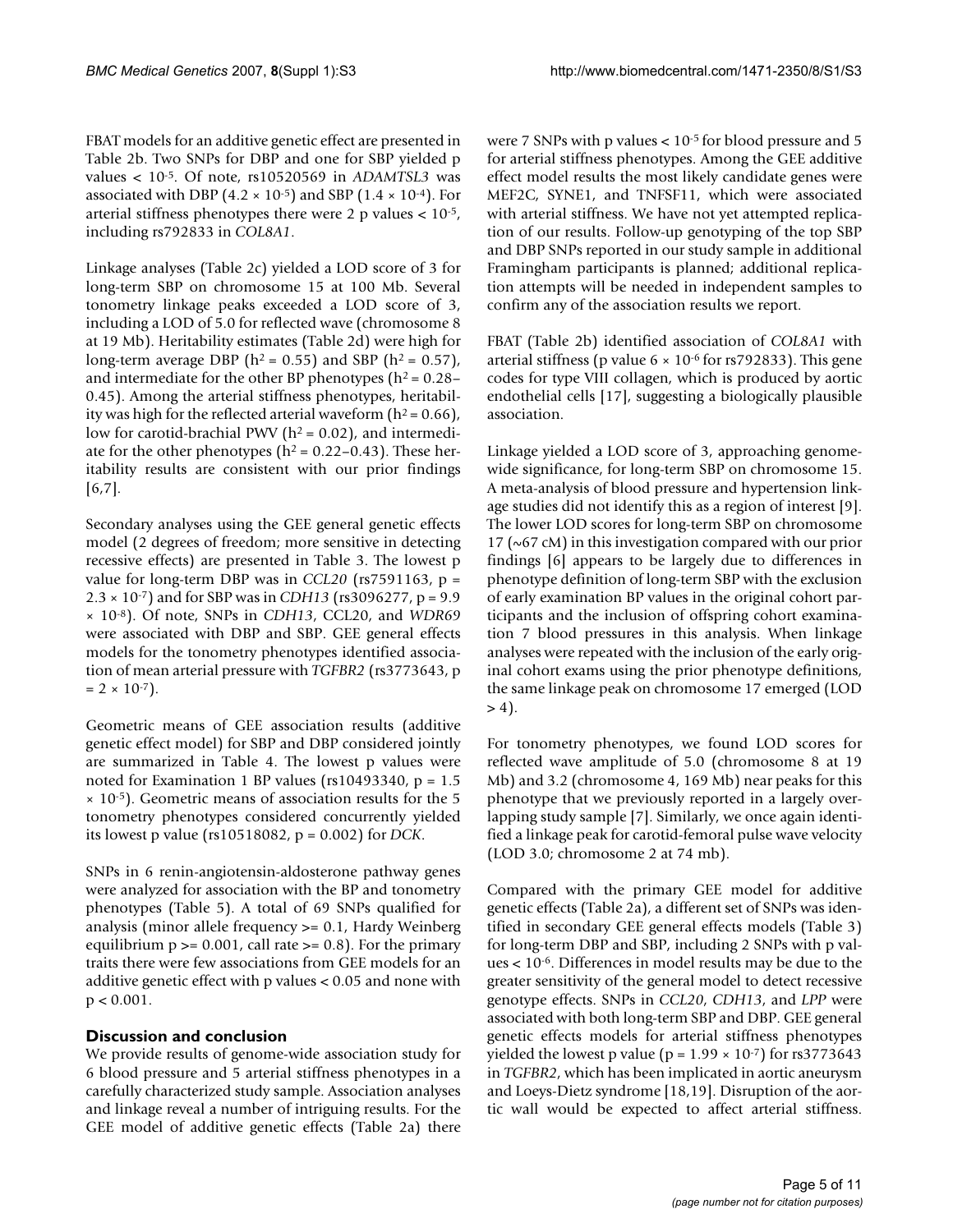#### **Table 2: Results of GEE and FBAT Additive Genetic Effects: Association, Linkage, and Heritability of Blood Pressure and Arterial Stiffness Phenotypes**

| Phenotype                       | Exam           | <b>SNP</b>                                          | Chr.                    | <b>Position</b>           | <b>GEE P value</b>                             | <b>FBAT P value</b>      | Gene                    |
|---------------------------------|----------------|-----------------------------------------------------|-------------------------|---------------------------|------------------------------------------------|--------------------------|-------------------------|
| <b>Diastolic Blood Pressure</b> |                |                                                     |                         |                           |                                                |                          |                         |
|                                 | $\overline{7}$ |                                                     | 8                       |                           |                                                |                          |                         |
| <b>DBP</b><br><b>DBP</b>        | $\mathbf{I}$   | rs1963982<br>rs935334                               | 4                       | 73,269,470                | $3.31 \times 10^{-6}$<br>$3.32 \times 10^{-6}$ | 0.002<br>0.002           |                         |
| <b>DBP</b>                      | $\overline{7}$ | rs4370013                                           | 3                       | 75,683,431                | $3.73 \times 10^{-6}$                          | 0.032                    | CNTN <sub>4</sub>       |
| <b>DBP</b>                      | $\overline{7}$ | rs10491334                                          | 5                       | 2,629,691                 | $4.47 \times 10^{-6}$                          | 0.133                    | CAMK4                   |
| <b>DBP</b>                      | $\mathbf{I}$   | rs2121070                                           | 4                       | 110,800,303<br>75,720,517 | $4.88 \times 10^{-6}$                          | 0.02                     | C14orf118               |
| <b>DBP</b>                      | $\mathbf{I}$   | rs2509458                                           | 6                       | 88,709,299                | $6.94 \times 10^{-6}$                          | 0.001                    |                         |
| <b>DBP</b>                      | $\overline{7}$ | rs6950982                                           | $\overline{7}$          | 100,360,038               | $1.22 \times 10^{-5}$                          | 0.036                    |                         |
| <b>DBP</b>                      | $\overline{7}$ | rs10510911                                          | 3                       | 63,678,681                | $1.65 \times 10^{-5}$                          | 0.021                    | TRIM56, SERPINEI, APISI |
| <b>DBP</b>                      | $\mathbf{I}$   | rs1816088                                           | 5                       | 39,897,583                | $1.73 \times 10^{-5}$                          | 0.012                    |                         |
| <b>DBP</b>                      | 7              | rs1519592                                           | 6                       | 140,585,329               | $1.89 \times 10^{-5}$                          | $2.83 \times 10^{-4}$    |                         |
|                                 |                |                                                     |                         |                           |                                                |                          |                         |
| <b>Systolic Blood Pressure</b>  |                |                                                     |                         |                           |                                                |                          |                         |
| SBP                             | $\mathbf{I}$   | rs10493340                                          | T                       | 63,303,150                | $1.69 \times 10^{-6}$                          | 0.13                     |                         |
| SBP                             | $\overline{7}$ | rs1841055                                           | $\overline{\mathbf{4}}$ | 70,039,785                | $2.07 \times 10^{-5}$                          | 0.003                    | UGT2A3                  |
| SBP                             |                | rs2035254                                           | 3                       | 107,292,420               | $2.20 \times 10^{-5}$                          | 0.046                    |                         |
| SBP                             | $I - 7$        | rs1408263                                           | 6                       | 18,515,722                | $2.43 \times 10^{-5}$                          | 0.121                    | IBRDC2                  |
| SBP                             | 7              | rs1408113                                           | 9                       | 113,822,387               | $2.54 \times 10^{-5}$                          | 0.034                    | <b>ZNF618</b>           |
| SBP                             | $\overline{7}$ | rs629448                                            | 9                       | 26,263,322                | $3.14 \times 10^{-5}$                          | 0.011                    |                         |
| SBP                             | 7              | rs10485320                                          | 6                       | 47,884,860                | $3.28 \times 10^{-5}$                          | 0.012                    | OPN <sub>5</sub>        |
| SBP                             | $\overline{7}$ | rs10512889                                          | 5                       | 6,921,922                 | $4.17 \times 10^{-5}$                          | 0.008                    |                         |
| SBP                             | $\mathbf{I}$   | rs1328925                                           | 4                       | 159,547,895               | $4.32 \times 10^{-5}$                          | 0.118                    | TMEM144                 |
| <b>SBP</b>                      | $\overline{7}$ | rs9321764                                           | 6                       | 140,532,157               | $4.39 \times 10^{-5}$                          | $4.76 \times 10^{-4}$    |                         |
| <b>Tonometry Phenotypes</b>     |                |                                                     |                         |                           |                                                |                          |                         |
| RW                              | $\overline{7}$ | rs6063312                                           | 20                      | 46,776,466                | $2.09 \times 10^{-6}$                          | 0.063                    | <b>PREX1</b>            |
| CB-PWV                          | 7              | rs770189                                            | 5                       | 88, 124, 195              | $2.53 \times 10^{-6}$                          | 0.005                    | MEF <sub>2</sub> C      |
| CB-PWV                          | $\overline{7}$ | rs10514688                                          | 3                       | 34,937,673                | $5.66 \times 10^{-6}$                          | 0.027                    |                         |
| CB-PWV                          | 7              | rs7042864                                           | 9                       | 107,951,862               | $6.13 \times 10^{-6}$                          | 0.077                    |                         |
| MAP                             | $\overline{7}$ | rs1322512                                           | 6                       | 153,040,067               | $7.76 \times 10^{-6}$                          | 0.038                    | <b>SYNEI</b>            |
| FW.                             | 7              | rs348384                                            | 19                      | 6,503,386                 | $1.16 \times 10^{-5}$                          | 0.058                    | TUBB4, TNFSF9, TNFSF7   |
| <b>RW</b>                       | $\overline{7}$ | rs10507514                                          | 3                       | 42, 132, 814              | $1.28 \times 10^{-5}$                          | 0.066                    | <b>TNFSFII</b>          |
| FW                              | 7              | rs3793427                                           | 8                       | 17,188,201                | $1.43 \times 10^{-5}$                          | 0.059                    | VPS37A                  |
| RW                              | $\overline{7}$ | rs10506928                                          | 12                      | 85,003,844                | $1.62 \times 10^{-5}$                          | 0.021                    |                         |
| FW                              | 7              | rs4075701                                           | $\mathbf{2}$            | 116,146,020               | $1.63 \times 10^{-5}$                          | 0.025                    |                         |
| RW                              | $\overline{7}$ | rs11784583                                          | 8                       | 103, 154, 213             | $3.83 \times 10^{-5}$                          | 0.036                    |                         |
| RW                              | $\overline{7}$ | rs10513957                                          | 18                      | 65,039,417                | $4.15 \times 10^{-5}$                          | 0.019                    |                         |
| CF-PWV                          | 7              | rs10506440                                          | 12                      | 60,993,853                | $4.18 \times 10^{-5}$                          | 0.064                    | USP <sub>15</sub>       |
| RW                              | $\overline{7}$ | rs1197850                                           | $\overline{13}$         | 34,828,744                | $4.57 \times 10^{-5}$                          | 0.042                    |                         |
|                                 |                | 2b. Results of FBAT Additive Genetic Effects Models |                         |                           |                                                |                          |                         |
| Phenotype                       | Exam SNP       |                                                     | Chr.                    | <b>Position</b>           | <b>GEE P value</b>                             | <b>FBAT P Value Gene</b> |                         |
| <b>DBP</b>                      |                | I rs1590919                                         | 13                      | 104,000,000               | 0.079                                          | $1.42 \times 10^{-6}$    |                         |
| <b>DBP</b>                      | $I - 7$        | rs636864                                            | 6                       | 150,000,000               | $4.49 \times 10^{-4}$                          | $1.55 \times 10^{-6}$    |                         |
| <b>DBP</b>                      | $\mathbf{L}$   | rs726698                                            | $\mathbf{2}$            | 35,366,992                | 0.02                                           | $1.15 \times 10^{-5}$    |                         |
| <b>DBP</b>                      | 7              | rs1338657                                           | 6                       | 103,000,000               | 0.001                                          | $2.57 \times 10^{-5}$    |                         |
| <b>DBP</b>                      | $I - 7$        | rs10506595                                          | 12                      | 69, 191, 621              | 0.133                                          | $3.40 \times 10^{-5}$    | <b>PTPRB</b>            |
| <b>DBP</b>                      | 7 <sup>7</sup> | rs9311171                                           | 3                       | 37,971,481                | 0.025                                          | $4.03 \times 10^{-5}$    | <b>CTDSPL</b>           |
| <b>DBP</b>                      | J.             | rs10520569                                          | 15                      | 82,520,393                | 0.577                                          | $4.24 \times 10^{-5}$    | ADAMTSL3                |
| <b>DBP</b>                      | 7              | rs4514016                                           | 8                       | 120,000,000               | $3.70 \times 10^{-5}$                          | $4.52 \times 10^{-5}$    | SAMD <sub>12</sub>      |
| <b>DBP</b>                      | 7 <sup>7</sup> | rs2322509                                           | 8                       | 27,052,291                | 0.172                                          | $4.91 \times 10^{-5}$    |                         |
| <b>DBP</b>                      | $I - 7$        | rs10504389                                          | 8                       | 66,718,741                | 0.1                                            | $5.53 \times 10^{-5}$    | ARMCI, MTFRI            |
| SBP                             | $\mathbf{L}$   | rs1588260                                           | 5                       | 121,000,000               | 0.001                                          | $3.43 \times 10^{-6}$    |                         |
| SBP                             | $\mathbf{I}$   | rs726698                                            | $\overline{\mathbf{c}}$ | 35,366,992                | 0.023                                          | $2.70 \times 10^{-5}$    |                         |
| SBP                             | $7^{\circ}$    | rs963328                                            | $\mathbf{I}$            | 209,000,000               | 0.036                                          | $3.01 \times 10^{-5}$    |                         |
|                                 |                |                                                     |                         |                           |                                                |                          |                         |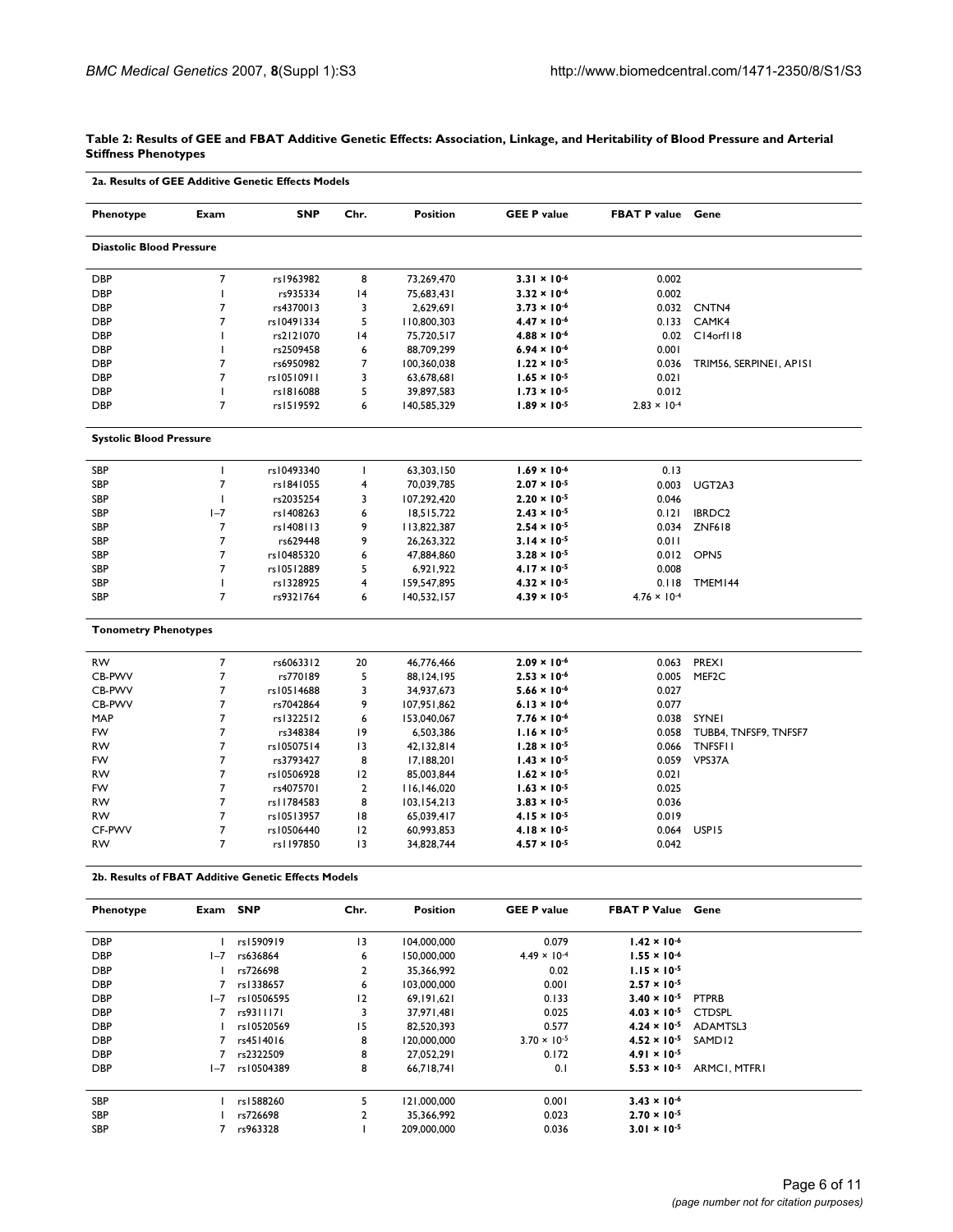#### **Table 2: Results of GEE and FBAT Additive Genetic Effects: Association, Linkage, and Heritability of Blood Pressure and Arterial Stiffness Phenotypes** *(Continued)*

| <b>SBP</b> |         | rs729053    | $\overline{8}$  | 50,960,679  | 0.008                 | $3.41 \times 10^{-5}$                     |
|------------|---------|-------------|-----------------|-------------|-----------------------|-------------------------------------------|
| <b>SBP</b> |         | rs   434939 | 8               | 69.666.816  | 0.004                 | $4.97 \times 10^{-5}$                     |
| <b>SBP</b> | $I - 7$ | rs10498500  | 4               | 62,030,261  | 0.005                 | $6.25 \times 10^{-5}$                     |
| <b>SBP</b> |         | rs3853241   | 5               | 166,000,000 | 0.003                 | $6.25 \times 10^{-5}$                     |
| <b>SBP</b> | $I - 7$ | rs1590919   | $\overline{13}$ | 104.000.000 | 0.14                  | $6.66 \times 10^{-5}$                     |
| <b>SBP</b> |         | rs6763833   | 3               | 65,953,132  | 0.374                 | $8.18 \times 10^{-5}$<br>MAGII            |
| <b>SBP</b> | 7       | rs6940110   | 6               | 10,377,050  | 0.145                 | $8.42 \times 10^{-5}$                     |
|            |         |             |                 |             |                       |                                           |
| <b>FW</b>  | 7       | rs1539377   | 9               | 81.441.976  | $5.48 \times 10^{-5}$ | $5.26 \times 10^{-6}$<br>TLEI             |
| <b>RW</b>  | 7       | rs792833    | 3               | 101,000,000 | 0.123                 | $6.01 \times 10^{-6}$<br><b>COL8AI</b>    |
| <b>MAP</b> | 7       | rs10495191  |                 | 219,000,000 | 0.007                 | $1.46 \times 10^{-5}$<br><b>TAFIA</b>     |
| CB-PWV     |         | rs10494786  |                 | 196,000,000 | 0.079                 | $1.56 \times 10^{-5}$                     |
| CB-PWV     |         | rs2160595   | 18              | 61.742.129  | 0.001                 | $2.38 \times 10^{-5}$<br>CDH <sub>7</sub> |
| <b>FW</b>  | 7       | rs28899     | 5               | 82,798,839  | 0.001                 | $2.99 \times 10^{-5}$<br><b>VCAN</b>      |
| CF-PWV     | 7       | rs1349721   | 4               | 86.693.958  | 0.105                 | $3.34 \times 10^{-5}$<br>ARHGAP24         |
| CB-PWV     | 7       | rs3001450   | 9               | 93,164,925  | 0.61                  | $3.91 \times 10^{-5}$<br>WNK <sub>2</sub> |
| CB-PWV     |         | rs1389608   | 4               | 46,027,527  | 0.111                 | $4.08 \times 10^{-5}$                     |
| <b>RW</b>  |         | rs10499221  | 6               | 141,000,000 | 0.003                 | $5.92 \times 10^{-5}$                     |
|            |         |             |                 |             |                       |                                           |

#### **2c. Linkage Results**

| Phenotype  | Exam    | <b>LOD</b> | Chr.           | <b>Position</b> | Lower bound* | <b>Upper bound</b> |
|------------|---------|------------|----------------|-----------------|--------------|--------------------|
| <b>DBP</b> | $I - 7$ | 2.03       | 17             | 12,245,760      | 9,173,838    | 16,450,642         |
| <b>SBP</b> | $I - 7$ | 3          | 15             | 100,152,332     | 97.636.843   | 100,152,332        |
| <b>SBP</b> | 7       | 2.55       | 15             | 79,161,506      | 75,509,164   | 85,958,968         |
| <b>SBP</b> | 7       | 2.39       | 3              | 129,657,137     | 105,768,506  | 141,888,352        |
| <b>SBP</b> | $I - 7$ | 2.18       | 5              | 41,710,612      | 36,665,015   | 67,696,396         |
| <b>SBP</b> | $I - 7$ | 2.07       | 3              | 107,844,505     | 99,203,989   | 144, 119, 612      |
| <b>SBP</b> | 7       | 2.06       | 12             | 101,785,625     | 94,922,502   | 107,253,596        |
| <b>RW</b>  | 7       | 5.02       | 8              | 19,102,897      | 17,257,073   | 21,506,898         |
| <b>RW</b>  |         | 3.35       | 9              | 10,499,434      | 6,759,229    | 10,671,522         |
| <b>RW</b>  | 7       | 3.17       | $\overline{4}$ | 169.091.021     | 162,723,480  | 170,955,956        |
| CF-PWV     |         | 3.04       | $\overline{2}$ | 74,021,676      | 49.795.460   | 103,043,940        |
| CF-PWV     | 7       | 2.68       | 18             | 40,229,747      | 38,788,852   | 43,206,229         |
| <b>FW</b>  | 7       | 2.47       | 3              | 60.298.724      | 24,621,158   | 62,757,508         |
| <b>RW</b>  | 7       | 2.47       | 15             | 100,152,332     | 94,749,239   | 100,152,332        |
| CF-PWV     | 7       | 2.43       | 15             | 99,551,603      | 92,469,518   | 100,152,332        |
| <b>RW</b>  | 7       | 2.29       |                | 12,153,078      | 4,266,833    | 17,528,974         |
| CF-PWV     | 7       | 2.17       | 4              | 11,998,283      | 7,901,357    | 25,777,055         |

#### **2d. Heritability of Blood Pressure and Arterial Stiffness Phenotypes**

| Exam    | <b>Heritability</b> | s.e. |
|---------|---------------------|------|
|         | 0.3                 | 0.04 |
| 7       | 0.35                | 0.06 |
| $I - 7$ | 0.55                | 0.05 |
| ı       | 0.28                | 0.04 |
| 7       | 0.45                | 0.06 |
| $I - 7$ | 0.57                | 0.04 |
| 7       | 0.02                | 0.09 |
| 7       | 0.43                | 0.1  |
| 7       | 0.22                | 0.09 |
| 7       | 0.32                | 0.1  |
| 7       | 0.66                | 0.1  |
|         |                     |      |

Association results based on minor allele frequency >= 0.1, HWE p value >= 0.001, call rate >= 0.8<br>CB-PWV = carotid-brachial pulse wave velocity; CF-PWV = carotid-femoral pulse wave velocity; DBP = diastolic blood pressure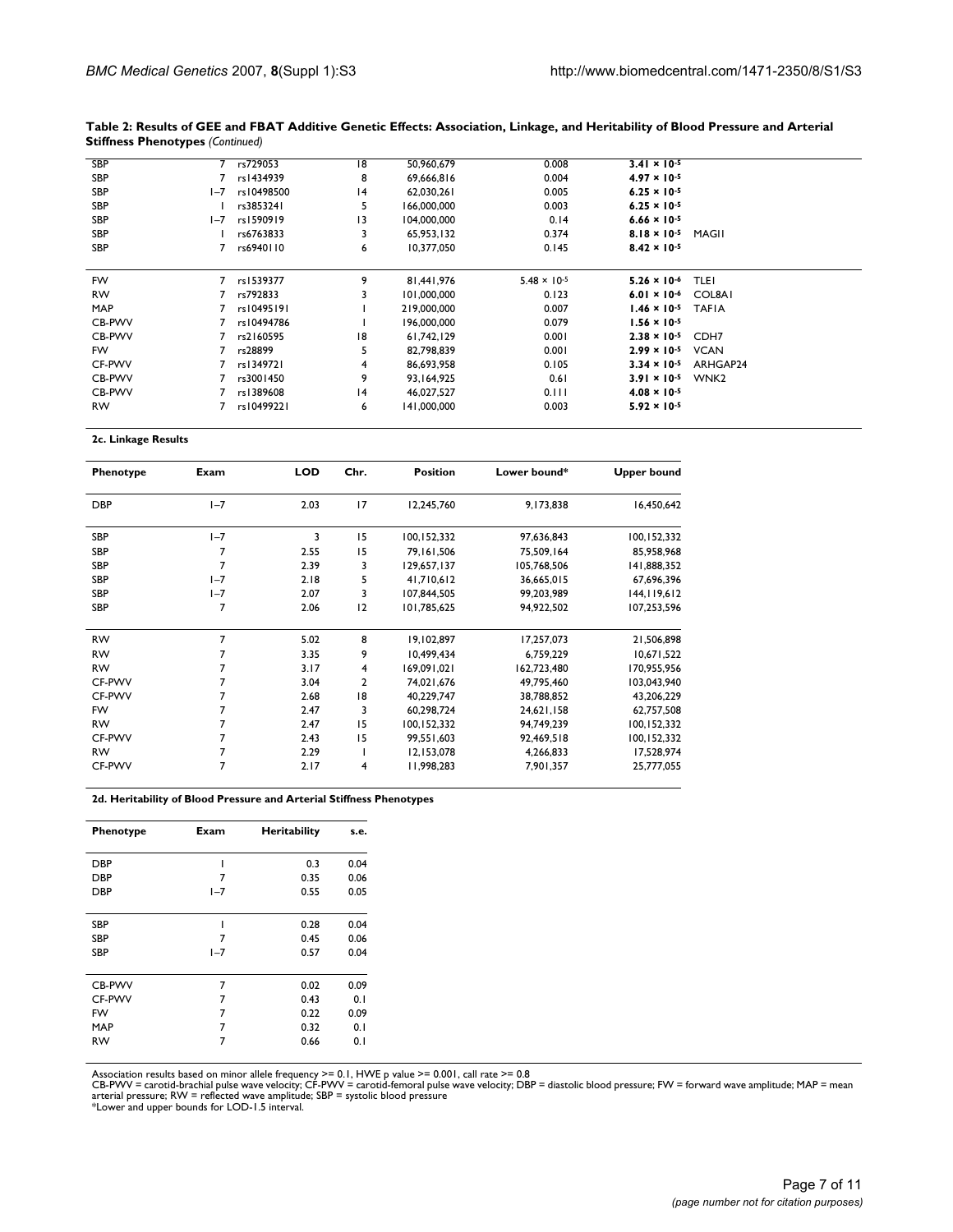| Diastolic Blood Pressure (long-term average)<br>$\overline{2}$<br><b>DBP</b><br>rs7591163<br>228,423,620<br>$2.90 \times 10^{-7}$<br>CCL20, WDR69<br>5<br>$6.40 \times 10^{-5}$<br><b>DBP</b><br>rs1901167<br>40,996,921<br>C7<br>4<br><b>DBP</b><br>85,916,019<br>$8.10 \times 10^{-5}$<br>CDSI<br>rs6829806<br>3<br><b>DBP</b><br>189,874,213<br>$1.10 \times 10^{-4}$<br><b>LPP</b><br>rs6796000<br><b>DBP</b><br>CDH <sub>13</sub><br>rs3096277<br>16<br>82,321,705<br>$1.40 \times 10^{-4}$<br><b>DBP</b><br>rs969049<br>4<br>$1.40 \times 10^{-4}$<br>99,346,035<br>8<br>SGCZ<br><b>DBP</b><br>rs10503497<br>14,326,753<br>$1.40 \times 10^{-4}$<br> 9<br><b>DBP</b><br>rs2262138<br>16,213,403<br>$2.10 \times 10^{-4}$<br>FAM32A, APIMI<br>10<br><b>DBP</b><br>rs10509333<br>72,737,658<br>$3.70 \times 10^{-4}$<br>UNC5B, SLC29A3<br>12<br><b>DBP</b><br>rs933296<br>109,837,230<br>$4.10 \times 10^{-4}$<br>MYL <sub>2</sub><br>Systolic Blood Pressure (long-term average)<br><b>SBP</b><br>16<br>$9.90 \times 10^{-8}$<br>CDH <sub>13</sub><br>rs3096277<br>82,321,705<br><b>SBP</b><br>$\overline{2}$<br>rs1721359<br>228,460,118<br>$1.00 \times 10^{-5}$<br>CCL20, WDR69<br>$5.30 \times 10^{-5}$<br><b>SBP</b><br>rs225942<br> 4<br>29,595,139<br><b>PRKDI</b><br><b>SBP</b><br>rs298988<br>4<br>119,867,850<br>$7.80 \times 10^{-5}$<br>SEC <sub>24</sub> D<br>5<br><b>SBP</b><br>PDE8B<br>rs10514096<br>76,700,940<br>$1.10 \times 10^{-4}$<br>9<br><b>SBP</b><br>rs10512245<br>95,771,366<br>$1.40 \times 10^{-4}$<br>5<br><b>SBP</b><br>rs294593<br>163,000,000<br>$1.80 \times 10^{-4}$<br>MAT2B<br><b>SBP</b><br>20<br>6,639,069<br>BMP <sub>2</sub><br>rs6085660<br>$1.90 \times 10^{-4}$<br><b>SBP</b><br>3<br>190,000,000<br>LPP<br>rs6796000<br>$2.20 \times 10^{-4}$<br>12<br><b>SBP</b><br>rs575121<br>117,000,000<br>$2.20 \times 10^{-4}$<br>TAOK3<br><b>Tonometry</b><br>3<br>$1.99 \times 10^{-7}$<br><b>MAP</b><br>rs3773643<br>30,685,247<br>TGFBR2<br>rs3793427<br>8<br>$1.96 \times 10^{-6}$<br>VPS37A<br><b>FW</b><br>17,188,201<br>13<br>GPC6<br><b>RW</b><br>rs6492654<br>92,688,671<br>$2.28 \times 10^{-6}$<br>$\overline{2}$<br><b>CNTNAP5</b><br><b>CF-PWV</b><br>$2.88 \times 10^{-6}$<br>rs1367248<br>124,734,834<br>17<br>CF-PWV<br>$3.88 \times 10^{-6}$<br>HS3ST3AI<br>rs10521232<br>13,480,529<br><b>TNR</b><br><b>FW</b><br>rs3766680<br>$\mathbf{I}$<br>173,563,0070<br>$4.15 \times 10^{-6}$<br>3<br><b>RW</b><br>rs1371924<br>$4.44 \times 10^{-6}$<br>SLC9A9<br>144,732,760 | Phenotype | <b>SNP</b> | Chr. | <b>Position</b> | P value* | Gene |
|-----------------------------------------------------------------------------------------------------------------------------------------------------------------------------------------------------------------------------------------------------------------------------------------------------------------------------------------------------------------------------------------------------------------------------------------------------------------------------------------------------------------------------------------------------------------------------------------------------------------------------------------------------------------------------------------------------------------------------------------------------------------------------------------------------------------------------------------------------------------------------------------------------------------------------------------------------------------------------------------------------------------------------------------------------------------------------------------------------------------------------------------------------------------------------------------------------------------------------------------------------------------------------------------------------------------------------------------------------------------------------------------------------------------------------------------------------------------------------------------------------------------------------------------------------------------------------------------------------------------------------------------------------------------------------------------------------------------------------------------------------------------------------------------------------------------------------------------------------------------------------------------------------------------------------------------------------------------------------------------------------------------------------------------------------------------------------------------------------------------------------------------------------------------------------------------------------------------------------------------------------------------------------------------------------------------------------------------------------------------------------------------------------------------------------------------------------------------------------------------------------------------------------------|-----------|------------|------|-----------------|----------|------|
|                                                                                                                                                                                                                                                                                                                                                                                                                                                                                                                                                                                                                                                                                                                                                                                                                                                                                                                                                                                                                                                                                                                                                                                                                                                                                                                                                                                                                                                                                                                                                                                                                                                                                                                                                                                                                                                                                                                                                                                                                                                                                                                                                                                                                                                                                                                                                                                                                                                                                                                                   |           |            |      |                 |          |      |
|                                                                                                                                                                                                                                                                                                                                                                                                                                                                                                                                                                                                                                                                                                                                                                                                                                                                                                                                                                                                                                                                                                                                                                                                                                                                                                                                                                                                                                                                                                                                                                                                                                                                                                                                                                                                                                                                                                                                                                                                                                                                                                                                                                                                                                                                                                                                                                                                                                                                                                                                   |           |            |      |                 |          |      |
|                                                                                                                                                                                                                                                                                                                                                                                                                                                                                                                                                                                                                                                                                                                                                                                                                                                                                                                                                                                                                                                                                                                                                                                                                                                                                                                                                                                                                                                                                                                                                                                                                                                                                                                                                                                                                                                                                                                                                                                                                                                                                                                                                                                                                                                                                                                                                                                                                                                                                                                                   |           |            |      |                 |          |      |
|                                                                                                                                                                                                                                                                                                                                                                                                                                                                                                                                                                                                                                                                                                                                                                                                                                                                                                                                                                                                                                                                                                                                                                                                                                                                                                                                                                                                                                                                                                                                                                                                                                                                                                                                                                                                                                                                                                                                                                                                                                                                                                                                                                                                                                                                                                                                                                                                                                                                                                                                   |           |            |      |                 |          |      |
|                                                                                                                                                                                                                                                                                                                                                                                                                                                                                                                                                                                                                                                                                                                                                                                                                                                                                                                                                                                                                                                                                                                                                                                                                                                                                                                                                                                                                                                                                                                                                                                                                                                                                                                                                                                                                                                                                                                                                                                                                                                                                                                                                                                                                                                                                                                                                                                                                                                                                                                                   |           |            |      |                 |          |      |
|                                                                                                                                                                                                                                                                                                                                                                                                                                                                                                                                                                                                                                                                                                                                                                                                                                                                                                                                                                                                                                                                                                                                                                                                                                                                                                                                                                                                                                                                                                                                                                                                                                                                                                                                                                                                                                                                                                                                                                                                                                                                                                                                                                                                                                                                                                                                                                                                                                                                                                                                   |           |            |      |                 |          |      |
|                                                                                                                                                                                                                                                                                                                                                                                                                                                                                                                                                                                                                                                                                                                                                                                                                                                                                                                                                                                                                                                                                                                                                                                                                                                                                                                                                                                                                                                                                                                                                                                                                                                                                                                                                                                                                                                                                                                                                                                                                                                                                                                                                                                                                                                                                                                                                                                                                                                                                                                                   |           |            |      |                 |          |      |
|                                                                                                                                                                                                                                                                                                                                                                                                                                                                                                                                                                                                                                                                                                                                                                                                                                                                                                                                                                                                                                                                                                                                                                                                                                                                                                                                                                                                                                                                                                                                                                                                                                                                                                                                                                                                                                                                                                                                                                                                                                                                                                                                                                                                                                                                                                                                                                                                                                                                                                                                   |           |            |      |                 |          |      |
|                                                                                                                                                                                                                                                                                                                                                                                                                                                                                                                                                                                                                                                                                                                                                                                                                                                                                                                                                                                                                                                                                                                                                                                                                                                                                                                                                                                                                                                                                                                                                                                                                                                                                                                                                                                                                                                                                                                                                                                                                                                                                                                                                                                                                                                                                                                                                                                                                                                                                                                                   |           |            |      |                 |          |      |
|                                                                                                                                                                                                                                                                                                                                                                                                                                                                                                                                                                                                                                                                                                                                                                                                                                                                                                                                                                                                                                                                                                                                                                                                                                                                                                                                                                                                                                                                                                                                                                                                                                                                                                                                                                                                                                                                                                                                                                                                                                                                                                                                                                                                                                                                                                                                                                                                                                                                                                                                   |           |            |      |                 |          |      |
|                                                                                                                                                                                                                                                                                                                                                                                                                                                                                                                                                                                                                                                                                                                                                                                                                                                                                                                                                                                                                                                                                                                                                                                                                                                                                                                                                                                                                                                                                                                                                                                                                                                                                                                                                                                                                                                                                                                                                                                                                                                                                                                                                                                                                                                                                                                                                                                                                                                                                                                                   |           |            |      |                 |          |      |
|                                                                                                                                                                                                                                                                                                                                                                                                                                                                                                                                                                                                                                                                                                                                                                                                                                                                                                                                                                                                                                                                                                                                                                                                                                                                                                                                                                                                                                                                                                                                                                                                                                                                                                                                                                                                                                                                                                                                                                                                                                                                                                                                                                                                                                                                                                                                                                                                                                                                                                                                   |           |            |      |                 |          |      |
|                                                                                                                                                                                                                                                                                                                                                                                                                                                                                                                                                                                                                                                                                                                                                                                                                                                                                                                                                                                                                                                                                                                                                                                                                                                                                                                                                                                                                                                                                                                                                                                                                                                                                                                                                                                                                                                                                                                                                                                                                                                                                                                                                                                                                                                                                                                                                                                                                                                                                                                                   |           |            |      |                 |          |      |
|                                                                                                                                                                                                                                                                                                                                                                                                                                                                                                                                                                                                                                                                                                                                                                                                                                                                                                                                                                                                                                                                                                                                                                                                                                                                                                                                                                                                                                                                                                                                                                                                                                                                                                                                                                                                                                                                                                                                                                                                                                                                                                                                                                                                                                                                                                                                                                                                                                                                                                                                   |           |            |      |                 |          |      |
|                                                                                                                                                                                                                                                                                                                                                                                                                                                                                                                                                                                                                                                                                                                                                                                                                                                                                                                                                                                                                                                                                                                                                                                                                                                                                                                                                                                                                                                                                                                                                                                                                                                                                                                                                                                                                                                                                                                                                                                                                                                                                                                                                                                                                                                                                                                                                                                                                                                                                                                                   |           |            |      |                 |          |      |
|                                                                                                                                                                                                                                                                                                                                                                                                                                                                                                                                                                                                                                                                                                                                                                                                                                                                                                                                                                                                                                                                                                                                                                                                                                                                                                                                                                                                                                                                                                                                                                                                                                                                                                                                                                                                                                                                                                                                                                                                                                                                                                                                                                                                                                                                                                                                                                                                                                                                                                                                   |           |            |      |                 |          |      |
|                                                                                                                                                                                                                                                                                                                                                                                                                                                                                                                                                                                                                                                                                                                                                                                                                                                                                                                                                                                                                                                                                                                                                                                                                                                                                                                                                                                                                                                                                                                                                                                                                                                                                                                                                                                                                                                                                                                                                                                                                                                                                                                                                                                                                                                                                                                                                                                                                                                                                                                                   |           |            |      |                 |          |      |
|                                                                                                                                                                                                                                                                                                                                                                                                                                                                                                                                                                                                                                                                                                                                                                                                                                                                                                                                                                                                                                                                                                                                                                                                                                                                                                                                                                                                                                                                                                                                                                                                                                                                                                                                                                                                                                                                                                                                                                                                                                                                                                                                                                                                                                                                                                                                                                                                                                                                                                                                   |           |            |      |                 |          |      |
|                                                                                                                                                                                                                                                                                                                                                                                                                                                                                                                                                                                                                                                                                                                                                                                                                                                                                                                                                                                                                                                                                                                                                                                                                                                                                                                                                                                                                                                                                                                                                                                                                                                                                                                                                                                                                                                                                                                                                                                                                                                                                                                                                                                                                                                                                                                                                                                                                                                                                                                                   |           |            |      |                 |          |      |
|                                                                                                                                                                                                                                                                                                                                                                                                                                                                                                                                                                                                                                                                                                                                                                                                                                                                                                                                                                                                                                                                                                                                                                                                                                                                                                                                                                                                                                                                                                                                                                                                                                                                                                                                                                                                                                                                                                                                                                                                                                                                                                                                                                                                                                                                                                                                                                                                                                                                                                                                   |           |            |      |                 |          |      |
|                                                                                                                                                                                                                                                                                                                                                                                                                                                                                                                                                                                                                                                                                                                                                                                                                                                                                                                                                                                                                                                                                                                                                                                                                                                                                                                                                                                                                                                                                                                                                                                                                                                                                                                                                                                                                                                                                                                                                                                                                                                                                                                                                                                                                                                                                                                                                                                                                                                                                                                                   |           |            |      |                 |          |      |
|                                                                                                                                                                                                                                                                                                                                                                                                                                                                                                                                                                                                                                                                                                                                                                                                                                                                                                                                                                                                                                                                                                                                                                                                                                                                                                                                                                                                                                                                                                                                                                                                                                                                                                                                                                                                                                                                                                                                                                                                                                                                                                                                                                                                                                                                                                                                                                                                                                                                                                                                   |           |            |      |                 |          |      |
|                                                                                                                                                                                                                                                                                                                                                                                                                                                                                                                                                                                                                                                                                                                                                                                                                                                                                                                                                                                                                                                                                                                                                                                                                                                                                                                                                                                                                                                                                                                                                                                                                                                                                                                                                                                                                                                                                                                                                                                                                                                                                                                                                                                                                                                                                                                                                                                                                                                                                                                                   |           |            |      |                 |          |      |
|                                                                                                                                                                                                                                                                                                                                                                                                                                                                                                                                                                                                                                                                                                                                                                                                                                                                                                                                                                                                                                                                                                                                                                                                                                                                                                                                                                                                                                                                                                                                                                                                                                                                                                                                                                                                                                                                                                                                                                                                                                                                                                                                                                                                                                                                                                                                                                                                                                                                                                                                   |           |            |      |                 |          |      |
|                                                                                                                                                                                                                                                                                                                                                                                                                                                                                                                                                                                                                                                                                                                                                                                                                                                                                                                                                                                                                                                                                                                                                                                                                                                                                                                                                                                                                                                                                                                                                                                                                                                                                                                                                                                                                                                                                                                                                                                                                                                                                                                                                                                                                                                                                                                                                                                                                                                                                                                                   |           |            |      |                 |          |      |
|                                                                                                                                                                                                                                                                                                                                                                                                                                                                                                                                                                                                                                                                                                                                                                                                                                                                                                                                                                                                                                                                                                                                                                                                                                                                                                                                                                                                                                                                                                                                                                                                                                                                                                                                                                                                                                                                                                                                                                                                                                                                                                                                                                                                                                                                                                                                                                                                                                                                                                                                   |           |            |      |                 |          |      |
|                                                                                                                                                                                                                                                                                                                                                                                                                                                                                                                                                                                                                                                                                                                                                                                                                                                                                                                                                                                                                                                                                                                                                                                                                                                                                                                                                                                                                                                                                                                                                                                                                                                                                                                                                                                                                                                                                                                                                                                                                                                                                                                                                                                                                                                                                                                                                                                                                                                                                                                                   |           |            |      |                 |          |      |
|                                                                                                                                                                                                                                                                                                                                                                                                                                                                                                                                                                                                                                                                                                                                                                                                                                                                                                                                                                                                                                                                                                                                                                                                                                                                                                                                                                                                                                                                                                                                                                                                                                                                                                                                                                                                                                                                                                                                                                                                                                                                                                                                                                                                                                                                                                                                                                                                                                                                                                                                   |           |            |      |                 |          |      |
|                                                                                                                                                                                                                                                                                                                                                                                                                                                                                                                                                                                                                                                                                                                                                                                                                                                                                                                                                                                                                                                                                                                                                                                                                                                                                                                                                                                                                                                                                                                                                                                                                                                                                                                                                                                                                                                                                                                                                                                                                                                                                                                                                                                                                                                                                                                                                                                                                                                                                                                                   |           |            |      |                 |          |      |
|                                                                                                                                                                                                                                                                                                                                                                                                                                                                                                                                                                                                                                                                                                                                                                                                                                                                                                                                                                                                                                                                                                                                                                                                                                                                                                                                                                                                                                                                                                                                                                                                                                                                                                                                                                                                                                                                                                                                                                                                                                                                                                                                                                                                                                                                                                                                                                                                                                                                                                                                   |           |            |      |                 |          |      |
| 7<br>rs10488172<br>EXOC4<br><b>RW</b><br>132,985,716<br>$8.49 \times 10^{-6}$                                                                                                                                                                                                                                                                                                                                                                                                                                                                                                                                                                                                                                                                                                                                                                                                                                                                                                                                                                                                                                                                                                                                                                                                                                                                                                                                                                                                                                                                                                                                                                                                                                                                                                                                                                                                                                                                                                                                                                                                                                                                                                                                                                                                                                                                                                                                                                                                                                                     |           |            |      |                 |          |      |
| rs10507534<br> 3<br>$1.05 \times 10^{-5}$<br>GTF2F2<br>FW<br>44,724,220                                                                                                                                                                                                                                                                                                                                                                                                                                                                                                                                                                                                                                                                                                                                                                                                                                                                                                                                                                                                                                                                                                                                                                                                                                                                                                                                                                                                                                                                                                                                                                                                                                                                                                                                                                                                                                                                                                                                                                                                                                                                                                                                                                                                                                                                                                                                                                                                                                                           |           |            |      |                 |          |      |
| $1.21 \times 10^{-5}$<br>rs719856<br>6<br>CD <sub>2</sub> AP<br>FW<br>47,702,681                                                                                                                                                                                                                                                                                                                                                                                                                                                                                                                                                                                                                                                                                                                                                                                                                                                                                                                                                                                                                                                                                                                                                                                                                                                                                                                                                                                                                                                                                                                                                                                                                                                                                                                                                                                                                                                                                                                                                                                                                                                                                                                                                                                                                                                                                                                                                                                                                                                  |           |            |      |                 |          |      |

#### **Table 3: Results of GEE General Genetic Effects Model for Long-term Average Blood Pressure Phenotypes and Arterial Stiffness**

\*P values from 2 degree of freedom test

CB-PWV = carotid-brachial pulse wave velocity; CF-PWV = carotid-femoral pulse wave velocity; DBP = diastolic blood pressure; FW = forward wave amplitude; MAP = mean arterial pressure; RW = reflected wave amplitude; SBP = systolic blood pressure

Minor allele frequency >= 0.20, HWE P value >= 0.05, call rate >= 0.80

Due to high correlations of SBP and DBP (within examination  $r = 0.77$ ; long-term  $r = 0.82$ ), joint analyses of SBP and DBP added little to what was identified in individual phenotype analyses. In contrast, joint analyses of the five tonometry phenotypes, which are less highly correlated, identified *LOXL2*, *SYNE1*, and *MEF2C* as attractive candidates. *LOXL2* is a member of the lysyl oxidase family of enzymes that initiate cross-linking of collagens and elastin, and alter arterial elasticity [20]. Collagen and elastin cross-links are critical to tensile strength of the extracellular matrix. Mice null for lysyl oxidase (*LOX*) die perinatally from aortic aneurysm [21]. *MEF2C* is involved in cardiac morphogenesis and extracellular matrix remodeling [22]. *SYNE1* is involved in aortic vascular smooth muscle differentiation [23]. To our knowledge, genetic variation in these genes has not previously been shown to be associated with alterations in arterial properties in humans. Whether our results provide nominal evidence of such association or merely chance findings remains to be determined.

Since none of the primary associations attained genomewide significance, this investigation should be viewed as hypothesis generating. Association analyses for SNPs in six renin-angiotensin-aldosterone pathway genes showed weak evidence of association. Negative results for these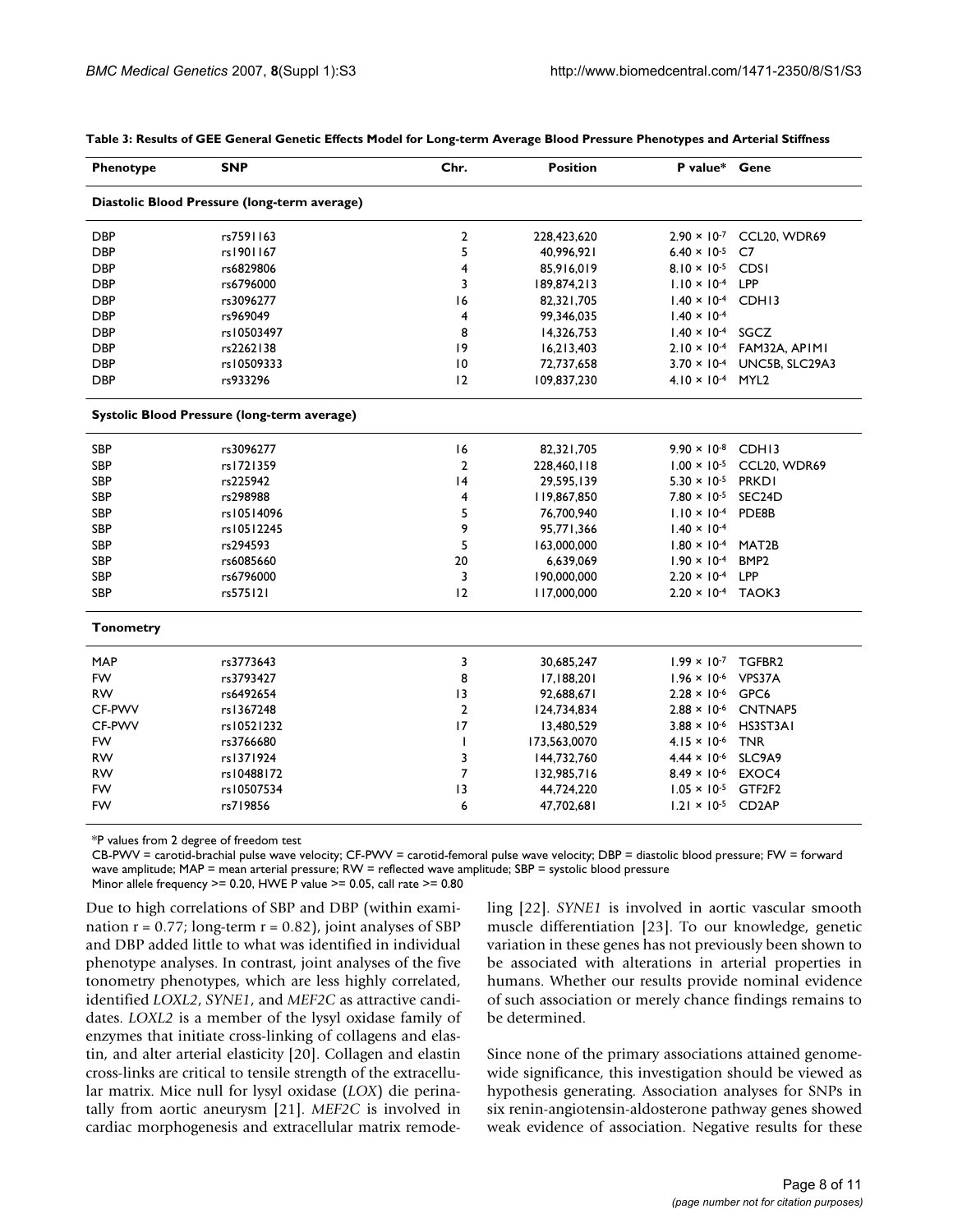| <b>SNP</b>                | Exam | Chr.           | <b>Position</b> | P value Gene          |                                 |
|---------------------------|------|----------------|-----------------|-----------------------|---------------------------------|
| <b>DBP</b> and SBP        |      |                |                 |                       |                                 |
| rs10493340                |      |                | 63,303,150      | $1.49 \times 10^{-5}$ |                                 |
| rs9321764                 |      | 6              | 140,532,157     | $2.89 \times 10^{-5}$ |                                 |
| rs10491334                |      | 5              | 110,800,303     | $3.74 \times 10^{-5}$ | CAMK4                           |
| rs2121070                 |      | 4              | 75,720,517      | $3.96 \times 10^{-5}$ | C14orf118                       |
| rs1328925                 |      | 4              | 159,547,895     | $4.22 \times 10^{-5}$ | TMEM144                         |
| rs10510079                |      | $\overline{0}$ | 122,473,101     | $7.27 \times 10^{-5}$ |                                 |
| rs7562854                 |      | 2              | 12.149.816      | $7.52 \times 10^{-5}$ |                                 |
| rs1841055                 |      | 4              | 70,039,785      | $7.63 \times 10^{-5}$ | UGT <sub>2</sub> A <sub>3</sub> |
| rs10485320                |      | 6              | 47,884,860      | $7.75 \times 10^{-5}$ | OPN <sub>5</sub>                |
| rs9298203                 | 7    | 8              | 73,270,276      | $8.28 \times 10^{-5}$ |                                 |
| <b>Arterial stiffness</b> |      |                |                 |                       |                                 |
| rs10518082                | 7    | 4              | 72,282,885      | 0.002                 | <b>DCK</b>                      |
| rs1322512                 |      | 6              | 153,040,067     | 0.005                 | <b>SYNEI</b>                    |
| rs10511389                |      | 3              | 120,557,547     | 0.007                 | <b>CDGAP</b>                    |
| rs883524                  |      | 8              | 23,250,536      | 0.008                 | LOXL <sub>2</sub>               |
| rs965674                  |      | 5              | 82,518,340      | 0.008                 | XRCC4                           |
| rs10502173                |      | П              | 112,708,233     | 0.009                 | TTC <sub>12</sub>               |
| rs1468512                 |      | 17             | 64,731,363      | 0.010                 | ABCA10                          |
| rs4075701                 |      | 2              | 116,146,020     | 0.011                 |                                 |
| rs10496604                |      | 2              | 123,501,987     | 0.011                 |                                 |
| rs770189                  |      | 5              | 88, 124, 195    | 0.011                 | MEF <sub>2</sub> C              |

**Table 4: Top Results for Geometric Means of SBP and DBP Considered Jointly (at examinations 1, 7 and in the long term), and arterial stiffness phenotypes considered jointly.**

Based on Additive genetic effects model using GEE and minor allele frequency of 0.1, call rate >= 0.80 and HWE p value >= 0.001

candidate genes may be due in part to incomplete linkage disequilibrium coverage of these genes by the SNPs in this genome-wide scan. It is likely that the vast majority of low p values from association analyses are due to chance. Replication studies in other populations, using a genomewide approach or selective genotyping is needed to establish if any of our results are indicative of true positive associations.

We provide results of genome-wide association testing for blood pressure and arterial stiffness phenotypes obtained in a carefully described community-based sample of adults who were recruited without regard to disease status. Additional studies are needed to validate these results. Finding genetic variants associated with hypertension or altered arterial properties may aid in the identification of high risk individuals and in the development of new targeted therapies for hypertension. Our report is one of the earlier genome-wide association studies of blood pressure. Several additional studies, some with larger sample size and others with more dense genome-wide coverage of common variation will follow. In that regard, a 550 k SNP genome-wide association study in approximately 9400 Framingham Heart Study participants across three generations is underway and results from that study will help in the interpretation of the findings we report in this manuscript.

## **Abbreviations**

DBP = diastolic blood pressure; FBAT = family based association test; GEE = generalized estimating equation; LOD  $=$  log of the odds; SBP  $=$  systolic blood pressure; SNP  $=$  single nucleotide polymorphism.

## **Competing interests**

GFM is owner of Cardiovascular Engineering, Inc, a company that designs and manufactures devices that measure vascular stiffness. All other authors declare that they have no competing interests.

## **Authors' contributions**

EJB secured funding for tonometry measurements, assisted in planning the analyses, and critically revised the manuscript. CNC contributed to design, analysis, and critical review of the manuscript. SJH generated the phenotype data, participated in the analysis and interpretation of results. MGL assisted to secure funding for tonometry measurements, generated phenotype data, assisted in planning analyses, and critically revised the manuscript. DL conceived of the FHS tonometry project and assisted in securing funding, planned the analyses, interpreted the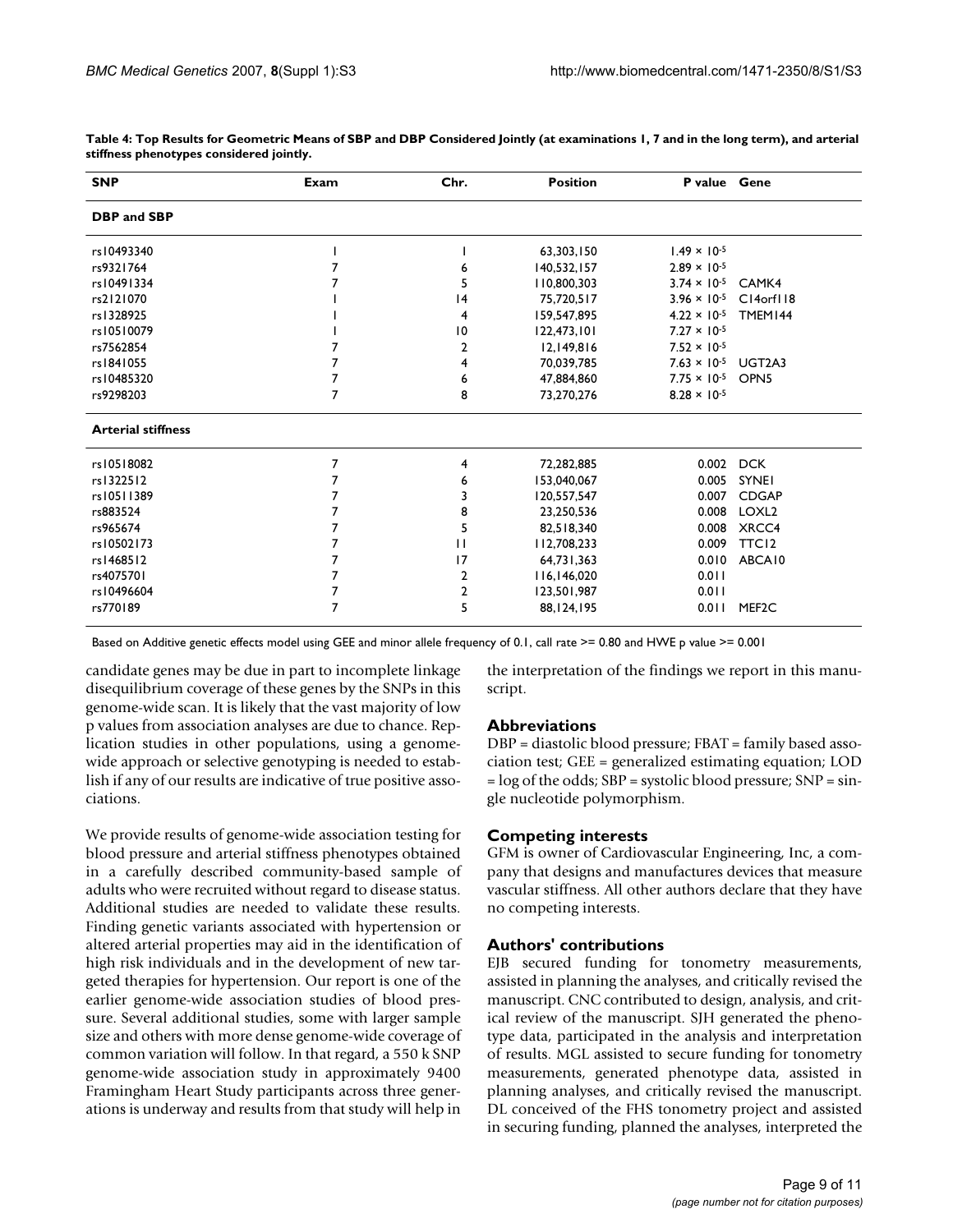| Candidate gene           | Total number of SNPs* | SNPs with p value < 0.05 Phenotype |            | <b>GEE</b> p value | <b>FBAT</b> p value |  |  |  |  |
|--------------------------|-----------------------|------------------------------------|------------|--------------------|---------------------|--|--|--|--|
| Diastolic blood pressure |                       |                                    |            |                    |                     |  |  |  |  |
| <b>ACE</b>               | 3                     | 0                                  |            |                    |                     |  |  |  |  |
| <b>AGT</b>               | 13                    | rs2478518                          |            | 0.021              | 0.186               |  |  |  |  |
| <b>AGTRI</b>             | 17                    | 0                                  |            |                    |                     |  |  |  |  |
| CYPIIB2                  | $\mathbf{I}$          | 0                                  |            |                    |                     |  |  |  |  |
| <b>NR3C2</b>             | 26                    | rs6845733                          |            | 0.008              | 0.399               |  |  |  |  |
| <b>REN</b>               | 9                     | 0                                  |            |                    |                     |  |  |  |  |
|                          |                       | <b>Systolic blood pressure</b>     |            |                    |                     |  |  |  |  |
| <b>ACE</b>               | 3                     | 0                                  |            |                    |                     |  |  |  |  |
| <b>AGT</b>               | 13                    | rs2478518                          |            | 0.003              | 0.275               |  |  |  |  |
| <b>AGTRI</b>             | 17                    | 0                                  |            |                    |                     |  |  |  |  |
| CYPIIB2                  | $\mathbf{I}$          | 0                                  |            |                    |                     |  |  |  |  |
| NR3C2                    | 26                    | rs6845733                          |            | 0.010              | 0.323               |  |  |  |  |
|                          |                       | rs3916013                          |            | 0.024              | 0.598               |  |  |  |  |
| <b>REN</b>               | 9                     | 0                                  |            |                    |                     |  |  |  |  |
|                          |                       | <b>Arterial stiffness</b>          |            |                    |                     |  |  |  |  |
| <b>ACE</b>               | 3                     | 0                                  |            |                    |                     |  |  |  |  |
| <b>AGT</b>               | 13                    | rs731824                           | <b>MAP</b> | 0.022              | 0.397               |  |  |  |  |
|                          |                       | rs2478518                          | <b>FW</b>  | 0.024              | 0.688               |  |  |  |  |
|                          |                       | rs2478516                          | <b>FW</b>  | 0.037              | 0.217               |  |  |  |  |
|                          |                       | rs2478516                          | <b>RW</b>  | 0.046              | 0.663               |  |  |  |  |
| <b>AGTRI</b>             | 17                    | rs1059502 MAP                      |            | 0.025              | 0.023               |  |  |  |  |
|                          |                       | rs427832 FW                        |            | 0.046              | 0.963               |  |  |  |  |
| CYPIIB2                  | $\mathbf{I}$          | rs2717594                          | CF-PWV     | 0.003              | 0.308               |  |  |  |  |
| NR3C2                    | 26                    | rs3910046                          | CF-PWV     | 0.009              | 0.383               |  |  |  |  |
|                          |                       | rs9307847 CB-PWV                   |            | 0.011              | 0.741               |  |  |  |  |
|                          |                       | rs3910046                          | CB-PWV     | 0.014              | 0.409               |  |  |  |  |
|                          |                       | rs10519959                         | CB-PWV     | 0.018              | 0.175               |  |  |  |  |
|                          |                       | rs3846317                          | <b>RW</b>  | 0.021              | 0.649               |  |  |  |  |
|                          |                       | rs4835136                          | CB-PWV     | 0.027              | 0.268               |  |  |  |  |
|                          |                       | rs3846318 RW                       |            | 0.042              | 0.293               |  |  |  |  |
|                          |                       | rs10519958                         | <b>RW</b>  | 0.049              | 0.529               |  |  |  |  |
| <b>REN</b>               | 9                     | rs16776                            | <b>FW</b>  | 0.012              | 0.115               |  |  |  |  |
|                          |                       | rs3911890                          | FW         | 0.022              | 0.207               |  |  |  |  |

#### **Table 5: Results for Pre-Specified Candidate Genes**

\*Includes all SNPs within 200 kb of start to 200 kb beyond end of gene, with genotype call rate  $>= 0.8$ ; minor allele frequency  $>= 0.1$ ; HWE p  $>=$ 0.001

CB-PWV = carotid-brachial pulse wave velocity; CF-PWV = carotid-femoral pulse wave velocity; DBP = diastolic blood pressure; FW = forward wave amplitude; MAP = mean arterial pressure; RW = reflected wave amplitude; SBP = systolic blood pressure

results, and drafted the manuscript. GFM conceived of the FHS tonometry project and assisted in securing funding, planned the analyses, and critically revised the manuscript. RSV provided critical input in conceiving the project, securing the funding, planning the analyses and critically revising the manuscript. TJW contributed to design, analysis, and critical review of the manuscript.

## **Acknowledgements**

We thank the Framingham Study participants and acknowledge support from N01-HC 25195. Arterial tonometry was supported by the Donald W. Reynolds Foundation and NIH R01-HL70100 and R01-HL60040 and K24HL04334. A portion of the research was conducted using the Boston University Linux Cluster for Genetic Analysis (LinGA) funded by the NIH NCRR (National Center for Research Resources) Shared Instrumentation grant (1S10RR163736-01A1).

We also wish to acknowledge the contributions of Dr. Christopher J. O'Donnell to this project.

This article has been published as part of *BMC Medical Genetics* Volume 8 Supplement 1, 2007: The Framingham Heart Study 100,000 single nucleotide polymorphisms resource. The full contents of the supplement are available online at<http://www.biomedcentral.com/1471-2350/8?issue=S1>.